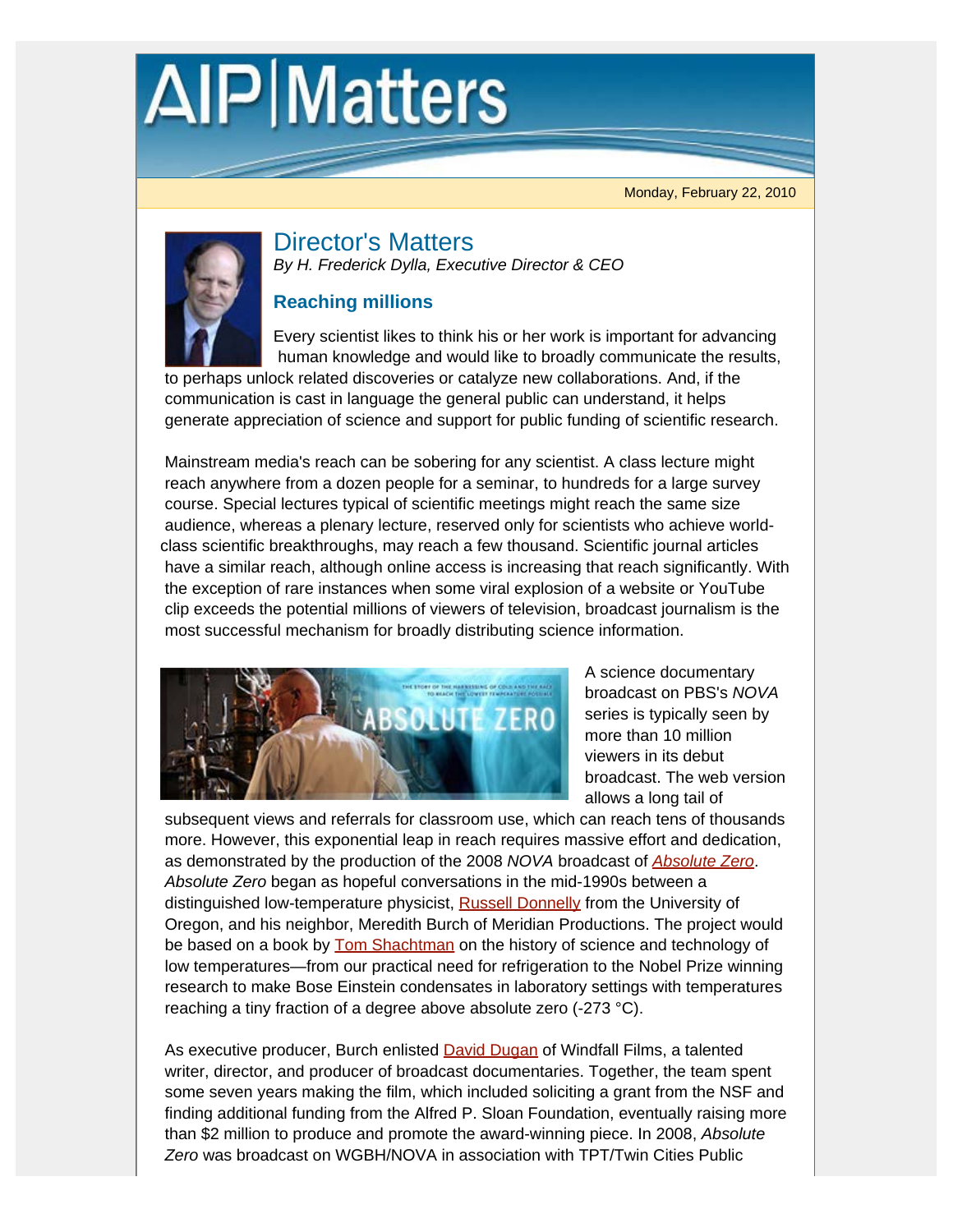Television. This 15-year venture is a testament to the dedication of the production team in getting the message out. The efforts have educated millions of viewers. Key portions of the production are available through the NOVA website; thousands of Society of Physics Students members continue to use the DVD version for classroom and outreach exercises.

AIP is pleased to award its 2009 Science Broadcast Award to Tom Shachtman and David Dugan on behalf of their full production team at a ceremony at last week's AAPT/APS meeting in Washington. See the AIP press release for more details.

AIP also honored another gifted communicator, Dan Falk, with the 2009



Tom Shachtman (left) and David Dugan accept the 2009 AIP Science Broadcast Award.

Science Writing Award for his feature article "End of Days: A Universe in Ruins," which was published in *COSMOS* magazine in 2008. The article is expertly written and incorporates both astrophysics and cosmology in the examination of the long-term fate of our solar system, the universe, and life itself. The article's teaser: *"When will the*



Fred Dylla presents Dan Falk (right), freelance writer and radio broadcaster specializing in science stories, with the 2009 AIP Science Writing Award.

 *universe end? And will the ultimate apocalypse arrive with a bang, or a whimper? A look into the far, far future to the day the cosmos decays into a frozen, featureless void."* It's prose like this that instantly intrigues readers and compels them to keep reading. The science community needs such individuals to get the message out to the public and share the wonders that can only be answered—if not today then someday—by science.

#### **PUBLISHING MATTERS**

#### **AIP UniPHY wins PROSE Award**

AIP UniPHY-our pioneering scientific social and professional networking platform—was awarded the prestigious **PROSE** Award in the eProduct category, Best in Physical Sciences and Mathematics. Selected by the Professional/Scholarly Publishing (PSP) division of the Association of American Publishers, the PROSE Awards annually recognize the very best in professional and scholarly publishing. The 2009 PROSE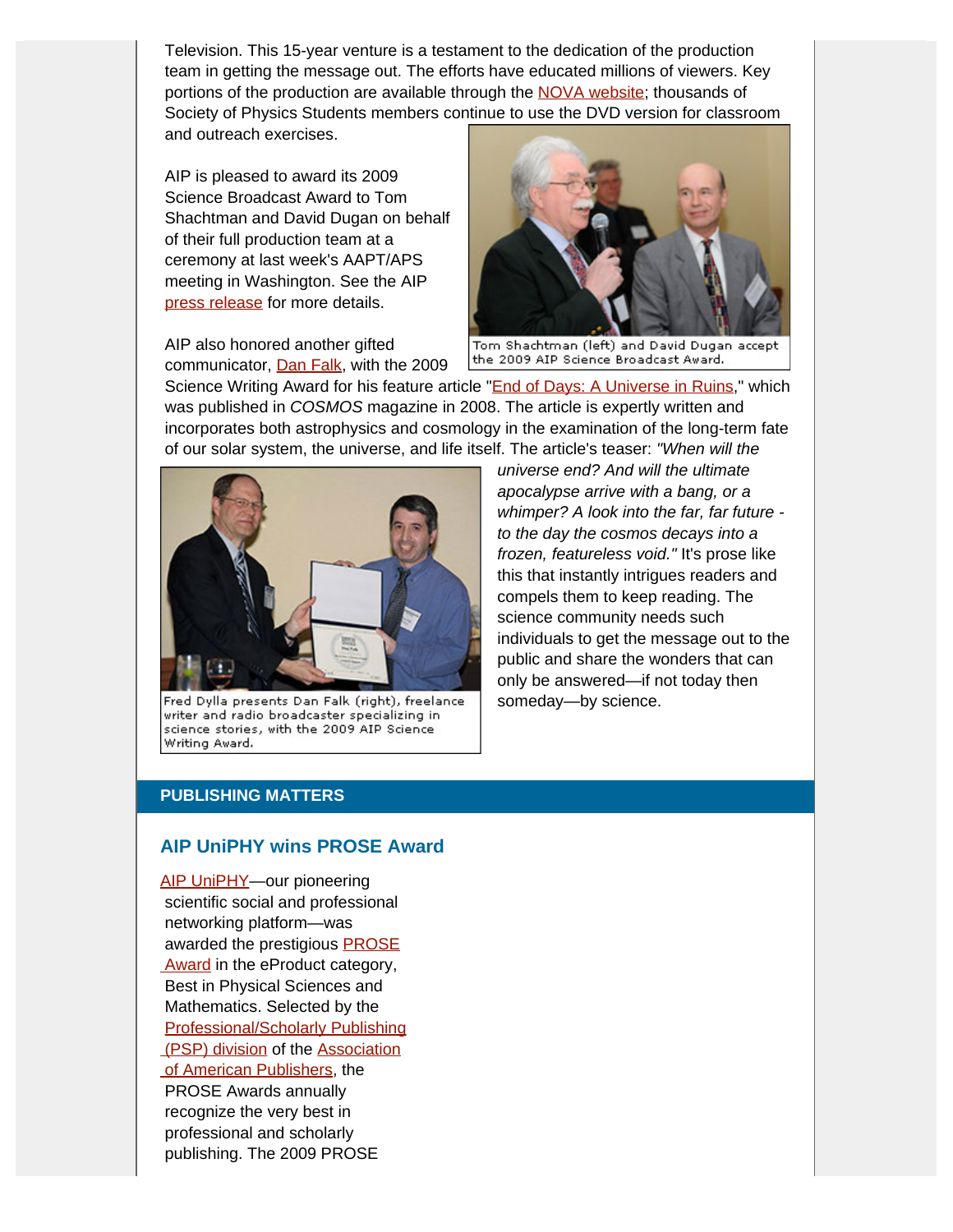



 Awards were presented in early February during a luncheon at the 2010 PSP annual conference in Washington, DC. Titled "The New

Representing the AIP UniPHY team at the PROSE award luncheon during the 2010 PSP annual conference in Washington, DC, were (from the left) Steven Leicht, chief operating officer of Collexis Inc., with AIP staff members Mark Cassar, Tim Ingoldsby, Lori Carlin, and Terry Hulbert.

 Reality: Disruption, Innovation, Relevance," this year's PSP conference was the perfect setting to highlight the innovations brought to our community of researchers by AIP UniPHY. Since its launch, AIP UniPHY has amassed 20,000 registered users and continues to receive press and positive feedback. AIP UniPHY contains a new graphical interface and enhanced functionality, such as a new CV section where you can display your professional profiles and research interests, a method for you to recommend articles to other members, and a "people you might know" feature, which lists researchers who have collaborated with one's co-authors. Visit AIP UniPHY to find out more about this award-winning service.

#### **PRC MATTERS**

### **History Center brings bright ideas to light**



Peter Sorokin and Mirek Stevenson adjusting a gas laser at IBM in 1961. Credit: Emilio Segrè Visual Archives

 AIP's Center for History of Physics proudly announces its newest online history of physics exhibit: Bright Idea: The First **Lasers.** With this exhibit, we celebrate those first few years of laser development, without which there would be no LaserFest! Former History Center director Spencer Weart is responsible for the content, and web specialist Ada Uzoma is credited for its design. This exhibit provides the model for future, small, historical exhibits. We anticipate opening an exhibit later this year

—Physics at the Edge of Space: Early Exploration of the Magnetosphere—and another in 2011 commemorating the legacy of Sir Ernest Rutherford. You may remember Rutherford's announcement of the nuclear model of the atom in 1911. Refer to the "Rubies and lasers in the summer of 1960" article by center director Greg Good in the January 25, 2010, edition of *AIP Matters* for more insights on the beginnings of the laser.